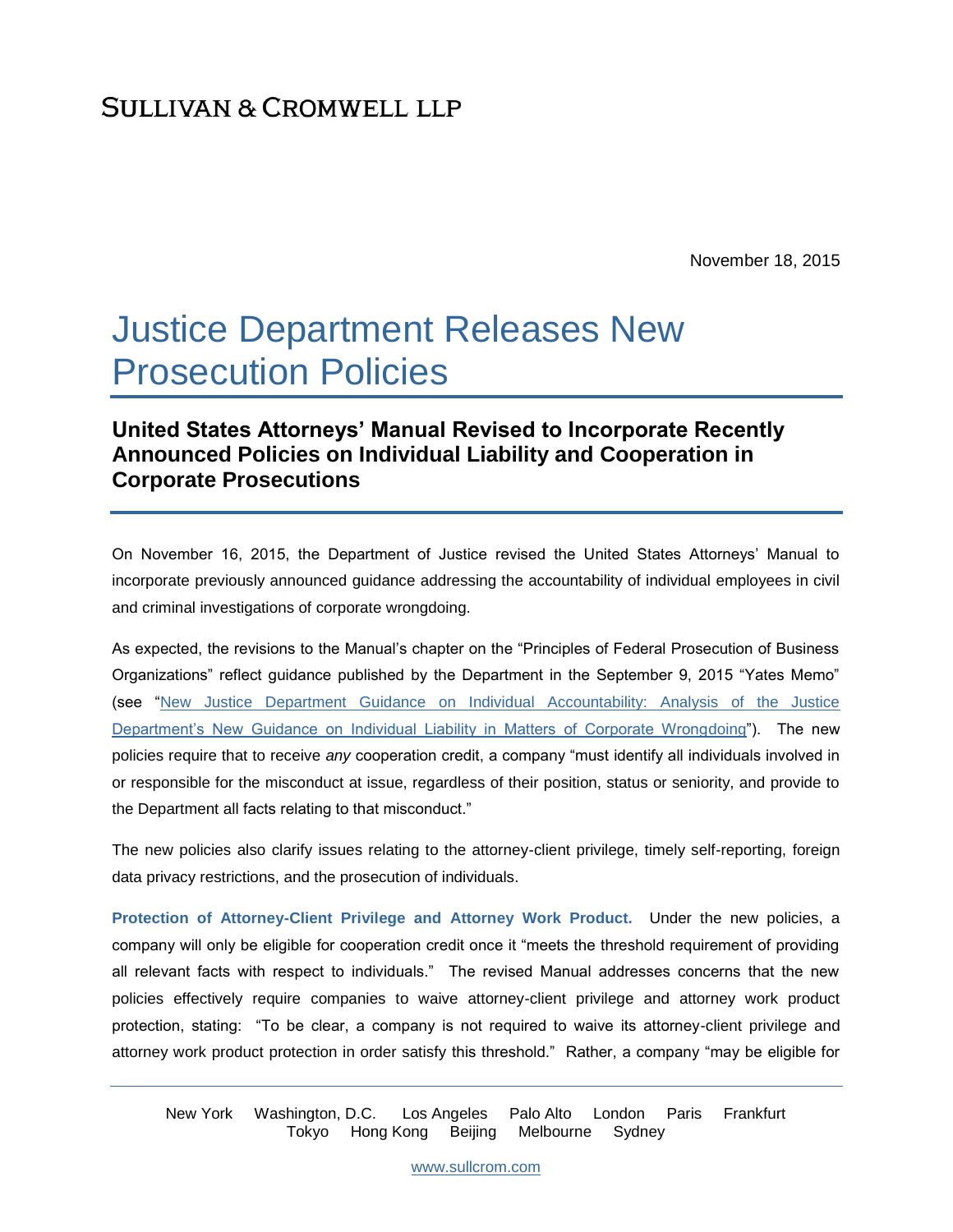cooperation credit regardless of whether it chooses to waive privilege or work product protection in the process, if it provides all relevant facts about the individuals who were involved in the misconduct. But if the corporation does not disclose such facts, it will not be entitled to receive any credit for cooperation."

In a November 16 speech announcing the new policies, Deputy Attorney General Sally Q. Yates sounded the same theme, saying, "[L]egal advice is privileged. Facts are not." She stated that although counsel's notes and memoranda of employee interviews "may be protected, at least in part, by attorney-client privilege or as attorney work product . . . to earn cooperation credit, the corporation does need to produce all relevant facts—including the facts learned through those interviews—unless identical information has already been provided." Deputy Attorney General Yates noted that the Department "will respect the privilege, but we will also expect companies to respect its boundaries and not to wrongly exploit its legitimate purpose by using it to shield non-privileged information from investigators."

It remains to be seen whether the boundaries of privilege and work product can be as easily navigated as Deputy Attorney General Yates suggests, given the elements of the new prosecution policies. But the revised Manual and her comments indicate that the Department's position on this issue has not changed as a result of the new policy on cooperation.

**Foreign Data Privacy Restrictions.** The new policies also address restrictions on the production of certain foreign documents. The Manual notes that in circumstances in which "a company genuinely cannot get access to certain evidence or is actually prohibited from disclosing it to the government . . . the company seeking cooperation will bear the burden of explaining the restrictions it is facing to the prosecutor."

This language appears directed at foreign data privacy, bank secrecy, and other foreign law restrictions, which often require companies to decide between responding fully to requests from U.S. prosecutors and adhering to the laws of foreign countries in which they operate. The new policies clarify that, to receive cooperation credit, a company facing such a conflict will need to satisfy the Department that foreign law in fact forbids production and that the company is not attempting to use foreign law as a shield against production.

**Timely Self-Reporting.** When determining an appropriate resolution, the updated Manual instructs prosecutors to consider separately a company's "willingness to cooperate in the investigation of its agents" and its "timely and voluntary disclosure of wrongdoing." In previous versions of the Manual the two factors were considered together.

Under the revised policies, "prosecutors may consider a corporation's timely and voluntary disclosure, both as an independent factor and in evaluating the company's overall cooperation." The Manual notes, however, that "prosecution may be appropriate notwithstanding a corporation's voluntary disclosure."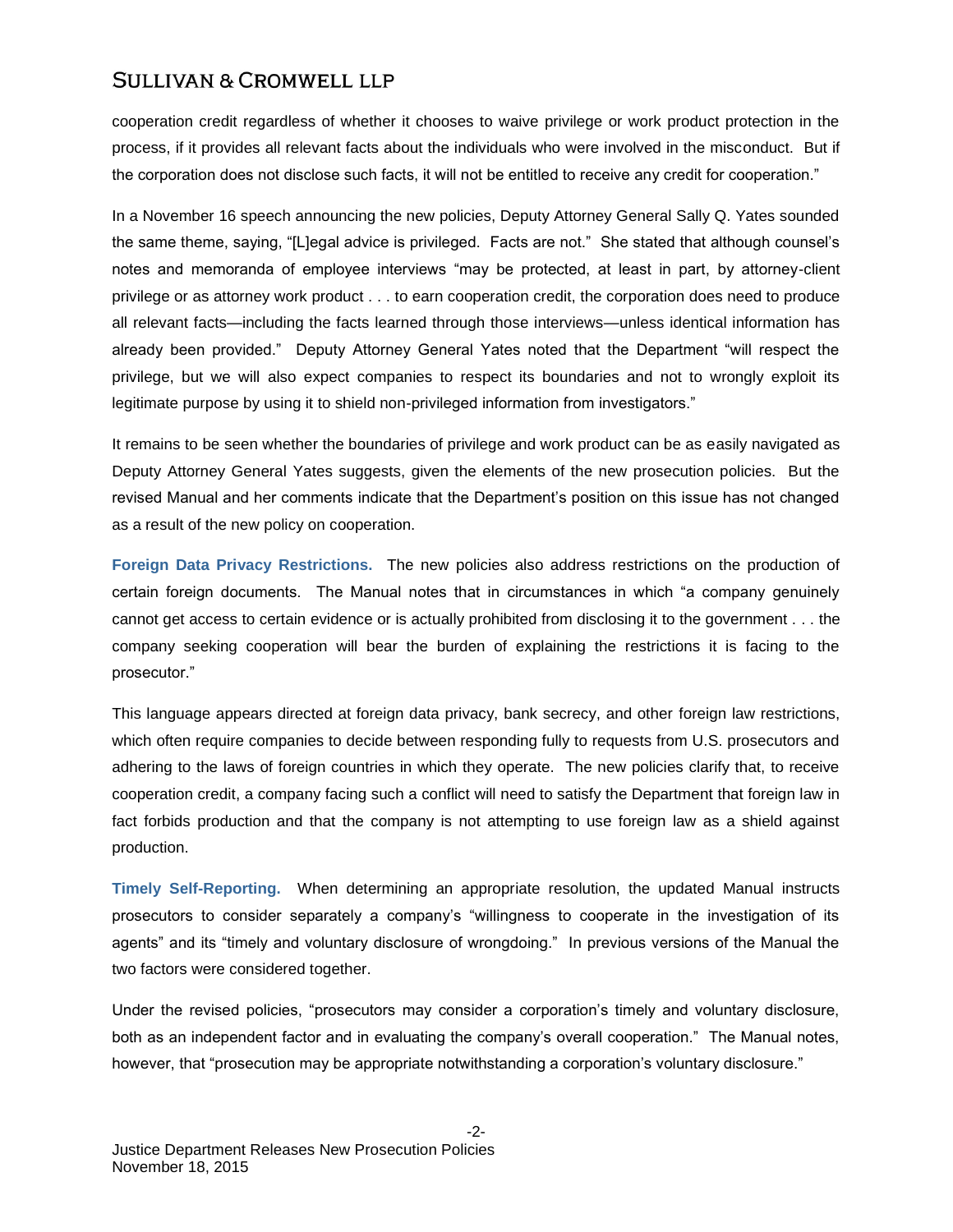**Adequacy of the Prosecution of Individuals.** Finally, when deciding whether to charge a corporation, the revised policies instruct prosecutors to "consider whether charges against the individuals responsible for the corporation's malfeasance will adequately satisfy the goals of federal prosecution."

The implication appears to be that, in certain cases, the prosecution of individuals may suffice in lieu of prosecution of the company, potentially opening further avenues of corporate defense advocacy. Companies should consider this argument in certain circumstances—for example, where employees have committed clear offenses. Companies will also need to continue to consider whether to recommend separate counsel for individuals early in certain investigations, as the risk that conflicts will develop between the company and individual employees may be increased.

\* \* \*

Copyright © Sullivan & Cromwell LLP 2015